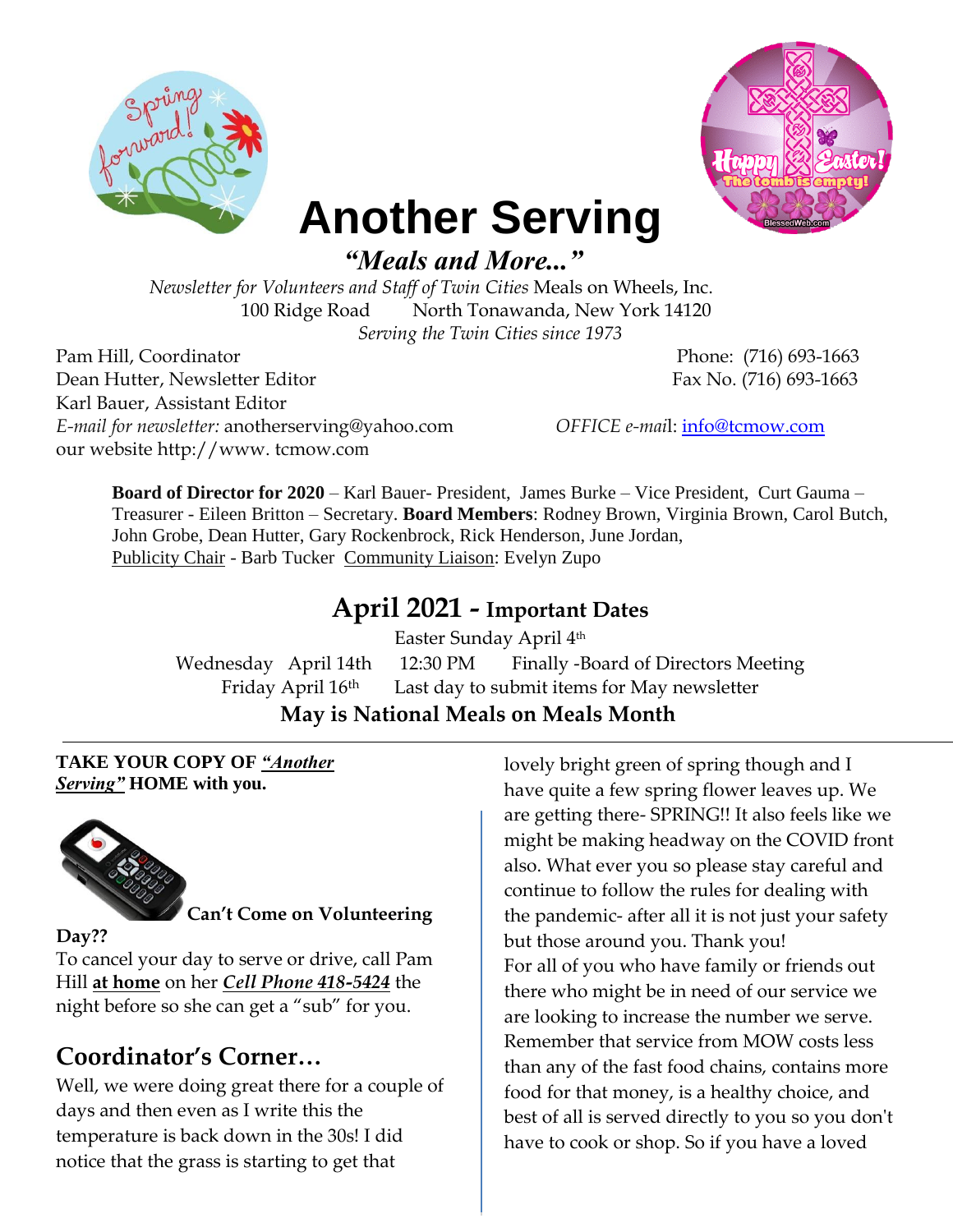one in need of a way to obtain food with a reasonable price, send them our way. And last but not least this month I want to shout out to all of our volunteers who have stuck with us during the worst of this pandemic. You came and risked your health to serve others who are in need. I can't think of a better example of the best in humanity, after all it is not your job- you are volunteers. Your love and dedication truly astounds me. You give of your time and money to help others, best of all you are my friends and I thank you from the bottom of my heart!

Well until next month --- Pam



**Bottles & Cans for T.C.C.O.**

Put your empty pop & beer bottles, water bottles, pop & beer cans, in the tan and white drum (behind the chairs) in the delivery volunteers' waiting area. Twin Cities Community Outreach (TCCO) has an account with **Bottle Junction, 3050 Niagara Falls Blvd., and Wheatfield.** TCCO gets the full 5¢ deposit from every bottle.

+++++++



**News of our Volunteers** 

# *Promoting MOW*

*We are in need of more volunteers, maybe you as a current volunteer can help us find more volunteers. The following are some idea that Barb* 

# *Tucker our Community Liaison has suggested.*

# *Pam has had to fill in several times a week to deliver meals, let's get her some help!*

#### Hi all,

I don't have a lot of good news to share with regard to the ways to promote MOW. The school counselors I asked said that although students must have so many service hours, they thought putting flyers at people's homes would be something the students would be wary of doing and felt the parents would not go along.

The Girl Scout area chairman said pretty much the same, all tho she said the girls are not allowed to go door to door for cookie sales unless they know the neighborhood and an adult accompanies them.

Joe Genco, editor of the Niagara Falls Gazette is interested in doing a story, wants to make it for information on the overall facility. I sent him the brochure and food price comparison (which I think is a great sales piece). However, for whatever reason, he wants to include TCCO.

My graphic art friend said she'll work on a poster - however, right now she has a number of projects she must complete first.

So promotion at the city market and perhaps a poster or brochures at the libraries, OLC, which has its perogi sales every week or at the Sikora Post or the K of C in NT or in stories on Webster Street and the Mid-City plaza and Main Street in Tonawanda would be good places to put info brochures. I'm sending out a blurb for church bulletins which may help.

Sorry the news isn't more positive - just hard to get news out at this time.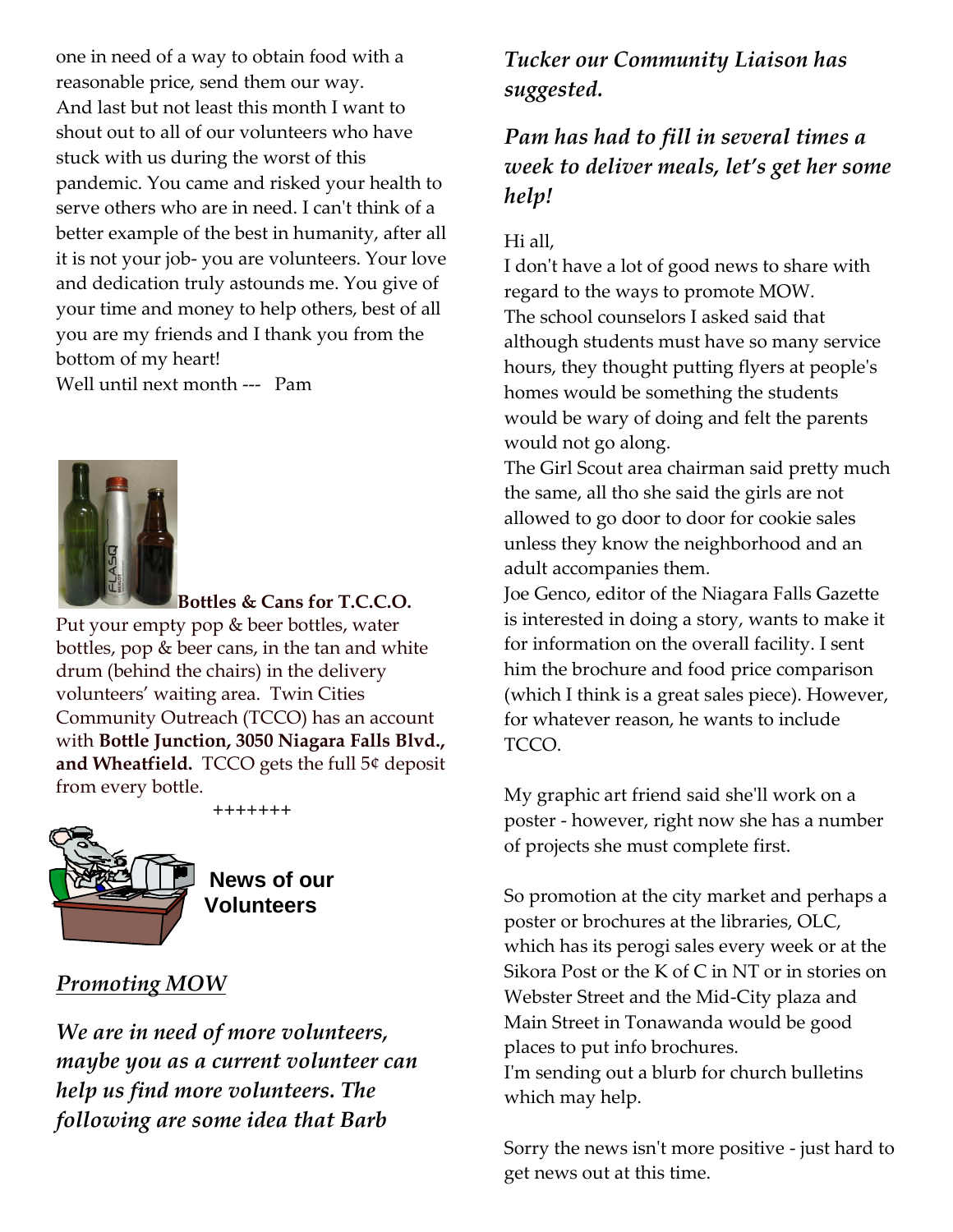#### **Barbara Tucker, Community Liaison**

#### **Volunteer News Always Needed --**

News that you would like to share with your volunteer friends at TC MoW is needed for "*Another Serving*

You may want to provide news about:

- vacation trips
- happy events / sad events
- wedding anniversaries (50, 60, 70, etc.)
- new grandchild, great-grand kids, etc.
- injuries / surgeries

Forms are provided (in **blue** pocket) above the plastic rack where you pick up your newsletter. Place the completed form in the **yellow** pocket

**When you" retire" from volunteering** at TC MoW, do NOT give a MoW shirt to charity (Salvation Army, Goodwill, Am vets, etc.). The shirt could be used as ID for a thief to get into the home of a meal recipient, thinking that the thief was bringing a meal, when actually they were going to rob or harm the meal recipient.

# **In Our Thoughts & Prayers Volunteers are always needed**—

Perhaps you've noticed the picture in the paper and different articles on this subject. With Spring here (?) and Summer coming which means some regulars may get busy with grandchildren; we are always in need of volunteers.

So --- PLEASE speak to your friends and neighbors about volunteering at TC MoW.

#### **Bring a friend to see what you do at TC MoW**

You are encouraged to "Bring a Friend" on the day you come to help at TC MoW. Your friend would be with YOU as you

- do your tasks as a kitchen helper
	-
- drive to deliver meals

 • take meals into the homes of meal recipients

"Bring a Friend" can be at any time. No advance notice required. This may generate interest in future volunteering at TC MoW.

#### **HAPPY BIRTHDAY**–

Each month the names and date are listed for volunteers and staff who are celebrating a birthday during the month.



| Jean Boddy      | 04/01 |
|-----------------|-------|
| Roberta Seekins | 04/08 |
| Carol Woodcock  | 04/10 |
| Rosemary Marohn | 04/11 |
| Chris Dunford   | 04/15 |
| Bill Fadel      | 04/15 |
| Margaret Smith  | 04/16 |
| Kaye Brenon     | 04/21 |
|                 |       |

If your birthday was incorrect or omitted,

please give the information to Pam so we can correct it.

#### **Volunteering Anniversaries**

We applaud TC MoW volunteers who are celebrating an anniversary of their



| Jim Davignon      | 35 |
|-------------------|----|
| Sharon Davignon   | 35 |
| Rodney Brown      | 19 |
| Marilyn Stricker  | 16 |
| Penny Ferguson    | 14 |
| D. Jean Ohrum     | 12 |
| Joan Buckingham   | 9  |
| Nancy Young       | 8  |
| Charity Kiszka    | 6  |
| Carol Butch       | 6  |
| Deb Fadel         | 5  |
| <b>Bill Fadel</b> | 5  |
| Kathy Ceckowski   | 3  |
|                   |    |

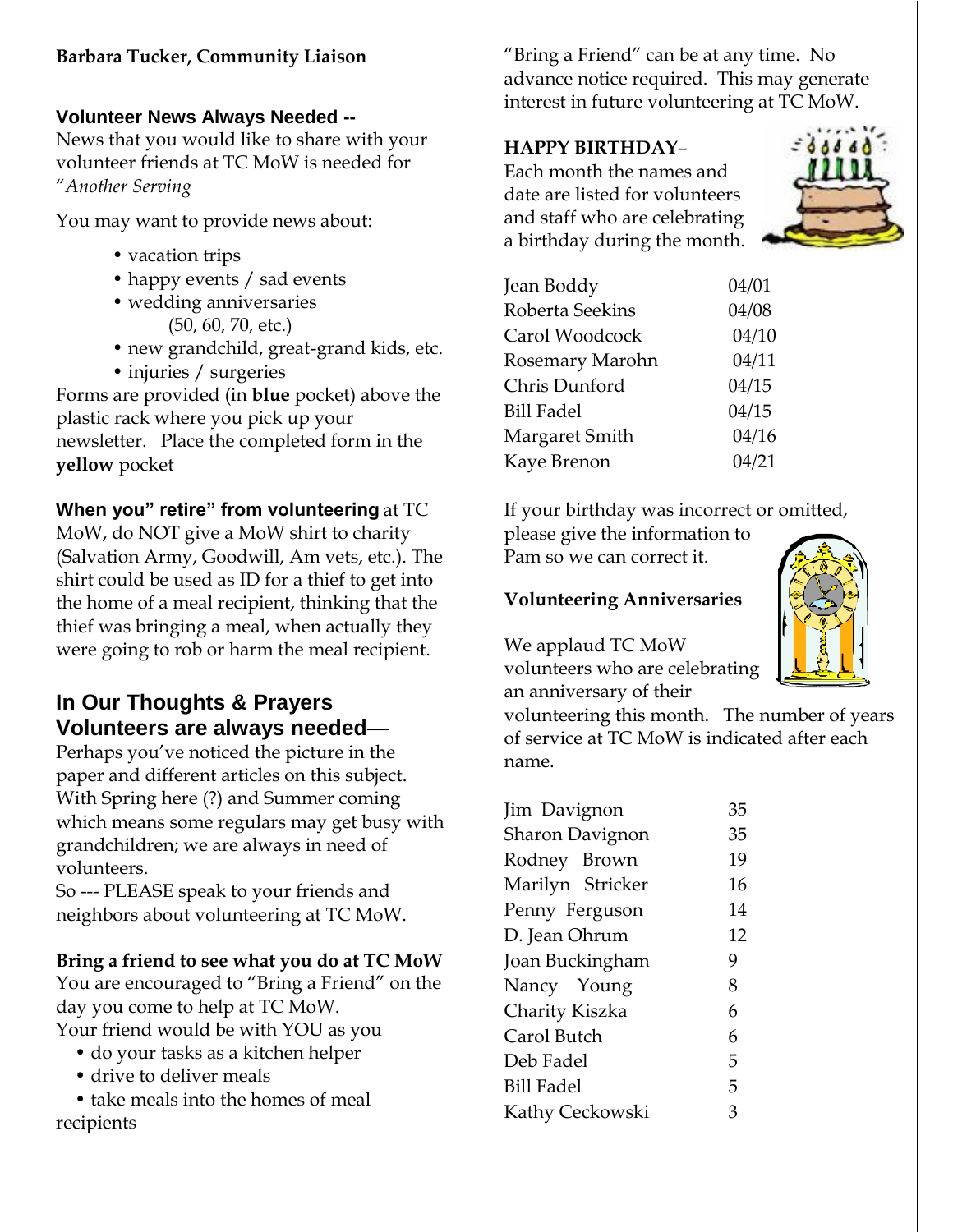**Recipe**



#### Mixed Fruit Pie

 • Don't let the combo of apples and bananas scare you away. This pie is deeee-licious!

Pastry for a 2 crust pie (for a shortcut, use the

ready-made, roll-out type)

1 tablespoon orange zest 2 tablespoons orange juice

- 1 tablespoon lemon zest
- 1 tablespoon lemon juice
- 3 tablespoons flour
- 1 cup brown sugar, packed

1/2 teaspoon cinnamon

4 cups thinly sliced cooking apples (EX: Spy, Granny Smith or Yellow delicious. Do not use an eating apple. It will turn out mushy and bland)

2 cups thinly sliced bananas (not real ripe ones, but not green either)

1/3 cup dried cranberries or Craisins 1/4 cup chopped walnuts (optional) butter.

Line pie tin with one crust.

Place fruits in large bowl.

Mix other ingredients in a small bowl and then combine gently with fruit. Turn into crust. Dot with 2-3 teaspoons of butter. Cut remaining crust into strips and weave lattice style over the top, sealing edges well. (May also keep crust whole and then cut a heart out of the center and prick all over with a fork) Either way, seal edges tight and make sure they are pushed snug up to the pie and not on the edges of the pan too much to prevent over-browning.

Bake at 425 degrees for 35-45 minutes or until crust is no longer doughy (it will take longer with the solid crust). Serve warm with vanilla ice cream.

Tip: It is worth the investment to purchase a silicone or aluminum pie ring designed to keep edges from over-browning. Tell Santa you'd like one this year.

# *How Old Are You?? (sent to us from board member Rick)*

Read the following and if you recall these things, we'll know how old you are!!

Fender Skirts and Supper…

A term I haven't heard in a long time. And thinking about 'fender skirts' started me thing about other words that quietly disappear from our language with hardly a notice like'curb feelers', 'Continental kits', 'Dyna Flow' and 'Electrolux' and 'Frigidaire'.

Introducing the 1963 Admiral TV, now with 'Spectra Vision!'

Then remember Caster Oil, I never hear about mothers threatening kids with Caster Oil anymore.

When was the last time you heard the quaint phrase 'in a family way?' Apparently, 'brassiere' is a word no longer used. I quess it's just 'bra' now.

Rember going to the 'picture show', now considered a 'movie'.

Here's a word we miss – 'percolator.' Did you ever wait for your daddy to come home, so you could ride the 'running board'. 'Coast to Coast' is a phase that once held all sorts of excitement and now means almost nothing. Now we take the term 'worldwide' for granted. When did we quit calling them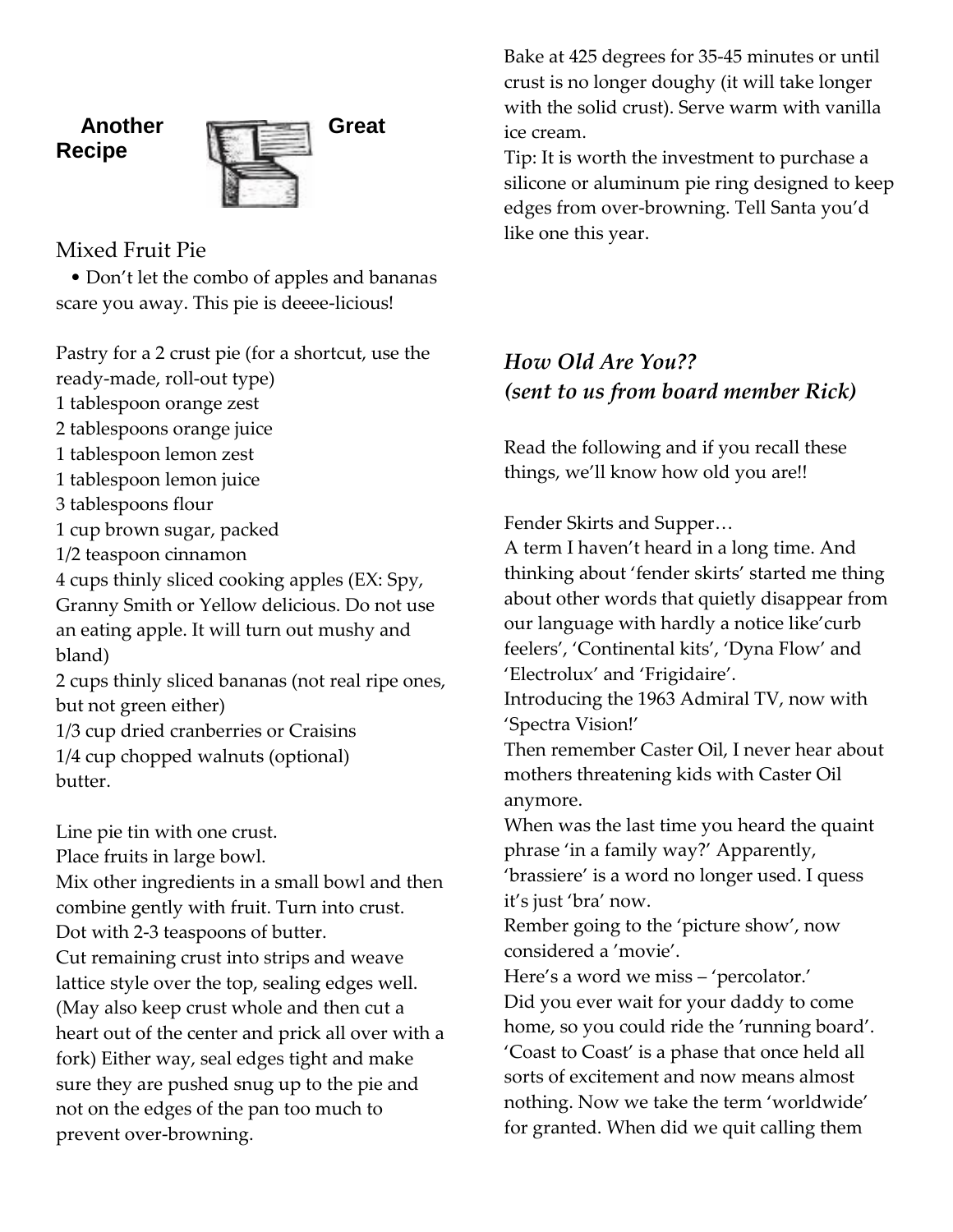'emergency brakes?' At some point, 'parking brake' became the proper term. Also gone is the old folks who would call the accelerator the 'food feed'. Many today do not even know what a 'clutch' is or the'dimmer switch' used to be on the floor. For that matter, the 'starter' was down there too.



*A Few Laugh's…*

# **Covid Vaccine - Beneficial information for all of my elder friends and relatives**

This happened yesterday and is important information for our age group.

A friend had his 2nd dose of the vaccine at the vaccination center after which he began to realize his vision was blurred on the way home.

When he got home, he called the vaccination center for advice asked if

he should go see his eye doctor, or go to the ER.

He was told NOT to go to a doctor or a hospital, but just return to

the vaccination center immediately and pick up his glasses.

# *The Next Virus…*

We're still battling  $\oslash$  COVID-19  $\oslash$ , and the next thing is here already  $\mathcal{O} \otimes \mathcal{O}$ 

The \*NILE Virus, type C\*

Virologists have identified a new Nile virus type C. It appears to target those who were born between 1940 & 1970

Symptoms:

- 1. Causes you to send the same message twice.
- 2. Causes you to send a blank message

3. Causes you to send a message to the wrong person.

4. Causes you to send it back to the person who sent it to you.

5. Causes you to forget to attach the attachment.

6. Causes you to hit SEND before you've finished.

7. Causes you to hit DELETE instead of SEND. 8. Causes you to SEND when you should DELETE.

It is called the \*C-NILE\* virus!

And if you can't admit to doing the above, you've obviously caught the mutated strain —

The \*D-NILE\* virus.

\*\*\*\*\*\*\*\*\*\*\*\*\*\*\*\*\*\*\*\*\*\*\*\*\*\*\*\*\*\*

What did my brother get when he crossed an intersection with a convertible?

A blonde

What did the one cannibal say to the other cannibal?

"I don't like your brother-in-law."

\*\*\*\*\*\*\*\*\*\*\*\*\*\*\*\*\*\*\*\*\*\*\*\*\*\*\*\*\*\*

" Then only eat the noodles"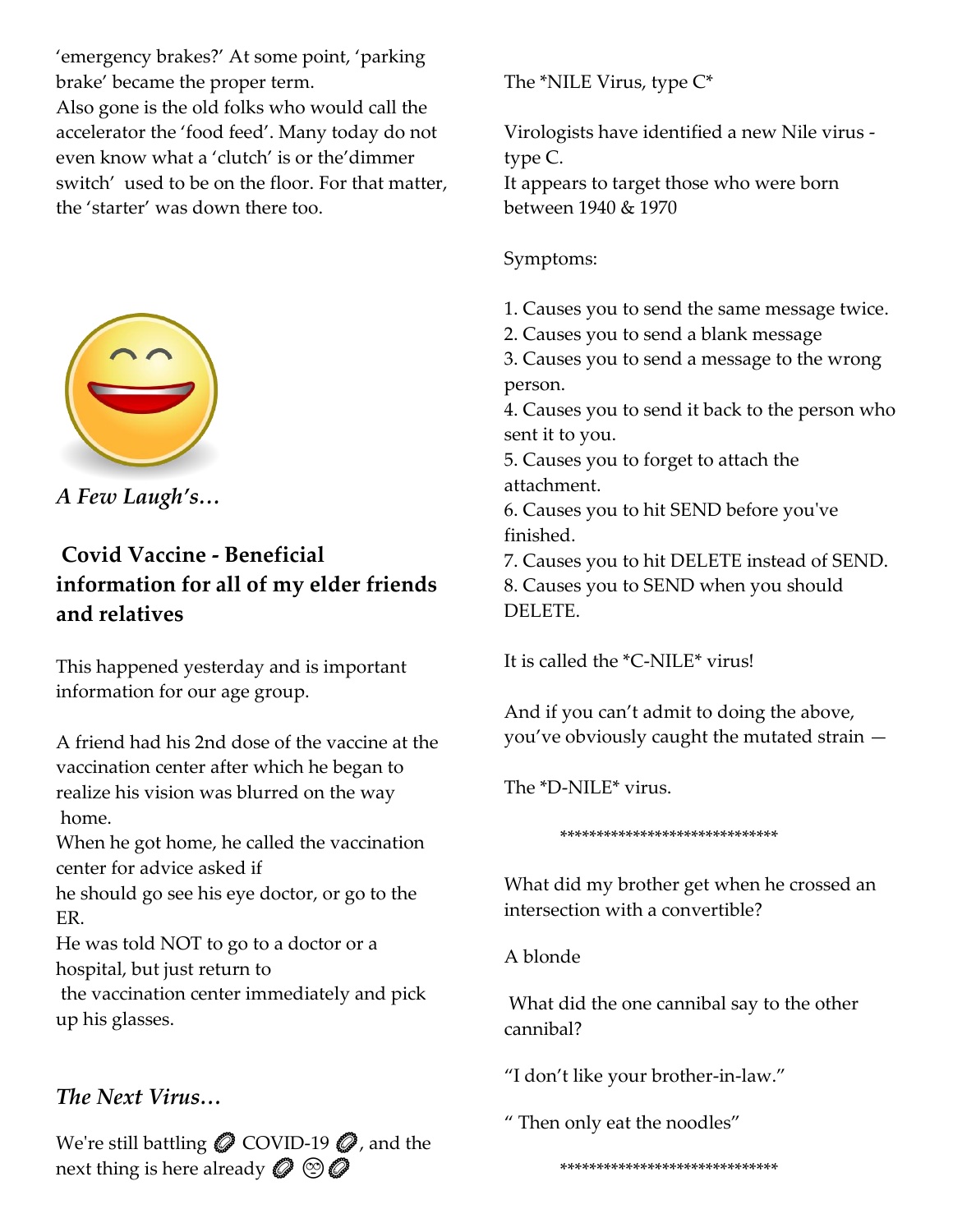#### Power Outage

We had an electrical power outage in our zip code this morning.

My PC, my laptop, the TV, the DVD, the iPad AND my new surround sound music system were all shut down. No power, remember? Then I discovered that my iPhone battery was dead, and to top it off it was raining outside, so I couldn't go play golf. It was Sunday, and my favorite bar was closed.

So I went into the kitchen to make some coffee and then I remembered that this also needs power, so I sat there and talked with my wife for a few hours.

She seems like a really nice person.

#### *The elderly priest, speaking to the younger priest, said,* "It was a good

idea to replace the first four pews with plush bucket theater seats. It

worked like a charm. The front of the church always fills first now."

The young priest nodded, and the old priest continued, "And you told me

adding a little more beat to the music would bring young people back to

church, so I supported you when you brought in that rock'n'roll gospel choir. Now our services are consistently packed to the balcony."

"Thank you, Father," answered the young priest. "I am pleased that you are open to the new ideas of youth."

"All of these ideas have been well and good," said the elderly priest, "but

I'm afraid you've gone too far with the drivethru confessional."

"But, Father," protested the young priest, "my confessions and the donations

have nearly doubled since I began that!" "Yes," replied the elderly priest, "and I appreciate that.

But the flashing neon sign, 'Toot 'n Tell or Go to Hell' cannot stay on the church roof.

#### ++++++++++ MY TRAVEL PLANS FOR 2021

I have been in many places, but I've never been in Kahoots. Apparently, you can't go alone. You have to be in Kahoots with someone. I've also never been in Cognito. I hear no one recognizes you there. I have, however, been in Sane. They don't have an airport; you have to be driven there. I have made several trips there, thanks to my wife, children, friends, family and work. I would like to go to Conclusions, but you have to jump, and I'm not too much on physical activity anymore. I have also been in Doubt. That is a sad place to go, and I try not to visit there too often. I've been in Flexible, but only when it was very important to stand firm. Sometimes I'm in Capable, and I go there more often as I'm getting older. One of my favorite places to be is in Suspense! It really gets the adrenaline flowing and pumps up the old heart! At my age I need all the stimuli I can get! I may have been in Continent, but I don't remember what country I was in. It's an age thing. They tell me it is very wet and damp there. PLEASE DO YOUR PART! You can do your bit by remembering to forward this to at least one unstable person. My job is done! Life is too short for negative drama and petty things. So laugh insanely, love truly and forgive quickly! From one unstable person to another, I hope everyone is happy in your head - we're all doing pretty well in mine!

# *How children perceive their Grandparents…*

1. She was in the bathroom, putting on her makeup, under the watchful eyes of her young granddaughter, as she'd done many times before. After she applied her lipstick and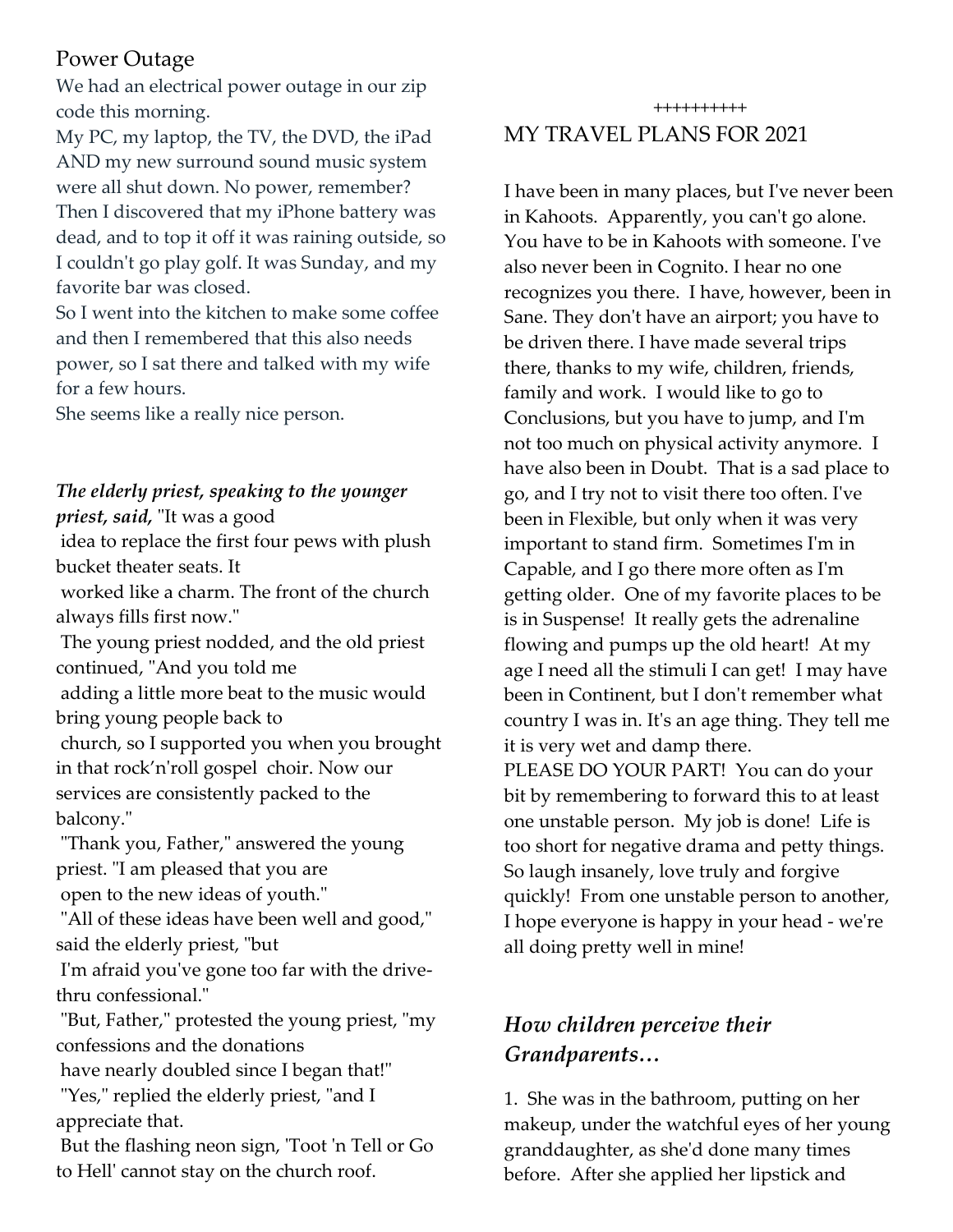started to leave, the little one said, "But Grandma, you forgot to kiss the toilet paper good-bye!" I will probably never put lipstick on again without thinking about kissing the toilet paper good-bye.

2. My young grandson called the other day to wish me Happy Birthday. He asked me how old I was, and I told him, "80". My grandson was quiet for a moment, and then he asked, "Did you start at 1?"

3. After putting her grandchildren to bed, a grandmother changed into old slacks and a droopy blouse and proceeded to wash her hair. As she heard the children getting more and more rambunctious, her patience grew thin. Finally, she threw a towel around her head and stormed into their room, putting them back to bed with stern warnings. As she left the room, she heard the three-year-old say with a trembling voice,

"Who was THAT?"

4. A grandmother was telling her little granddaughter what her own childhood was like. "We used to skate outside on a pond. I had a swing made from a tire; it hung from a tree in our front yard. We rode our pony. We picked wild raspberries in the woods."

The little girl was wide-eyed, taking all this in. At last she said, "I sure wish I'd gotten to know you sooner!"

5. My grandson was visiting one day when he asked, "Grandma, do you know how you and God are alike?" I mentally polished my halo and replied, "No, how are we alike?'' "You're both old," he replied.

6. A little girl was diligently pounding away on her grandfather's word processor. She told him she was writing a story.

"What's it about", he asked?

"I don't know", she replied. "I can't read."

7. I didn't know if my granddaughter had learned her colors yet, so I decided to test her. I would point out something and ask what color it was. She would tell me and was

always correct. It was fun for me, so I continued. At last, she headed for the door, saying, "Grandma, I think you should try to figure out some of these colors yourself!" 8. When my grandson Billy and I entered our vacation cabin, we kept the lights off until we were inside to avoid attracting pesky insects. Still, a few fireflies followed us in. Noticing them before I did, Billy whispered, "It's no use Grandpa. Now the mosquitoes are coming after us with flashlights."

9. When my grandson asked me how old I was, I teasingly replied, "I'm not sure."

"Look in your underwear, Grandpa", he advised .. . . "Mine says I'm 4 to 6."

10. A second grader came home from school and said to her grandmother, "Grandma, guess what? We learned how to make babies today." The grandmother, more than a little surprised, tried to keep her cool. "That's interesting." she said . . . "How do you make babies?" "It's simple", replied the girl. "You just change 'y' to 'i' and add 'es'."

11. Children's Logic: "Give me a sentence about a public servant", said a teacher. The small boy wrote: "The fireman came down the ladder, pregnant." The teacher took the lad aside to correct him. "Don't you know what pregnant means?", she asked.

"Sure", replied the young boy confidently. 'It means carrying a child."

12. A grandfather was delivering his grandchildren to their home one day when a fire truck zoomed past. Sitting in the front seat of the fire truck was a Dalmatian dog. The children started discussing the dog's duties. "They use him to keep crowds back", said one child.

"No", said another. "He's just for good luck." A third child brought the argument to a close. "You're both wrong . . . They use the dogs", she said firmly, "to find the fire hydrants." 13. A 6-year-old was asked where his grandma lived. "Oh," he said, "she lives at the airport, and when we want her, we just go get her.